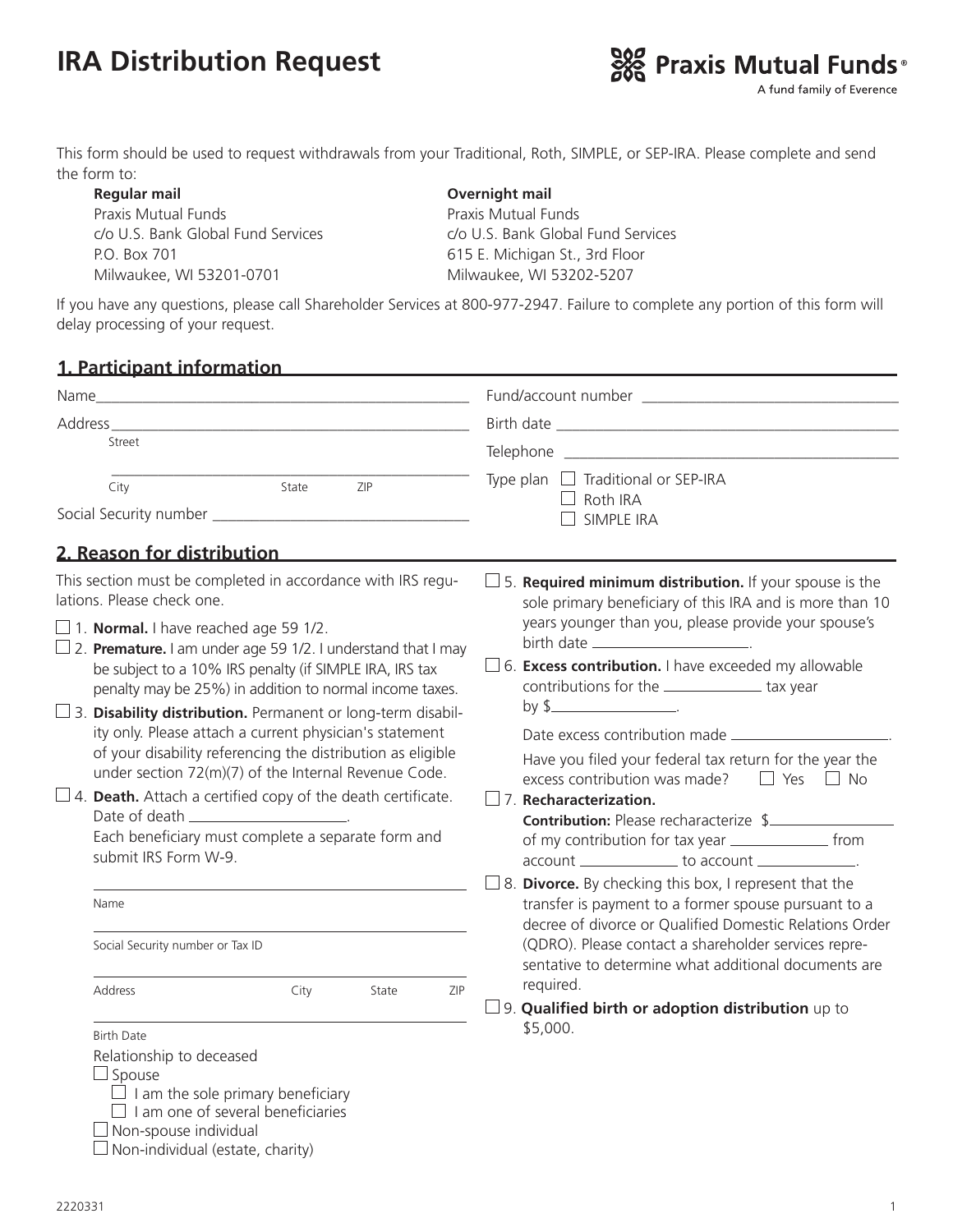# **3. Amount of distribution**

| <b>Fund name or number</b>                                                                                                                                                                                                                                                                                                                                                                          | <b>Amount</b>         | Partial Distribution of \$__________. (Complete the information below) <b>Go to Section 4.</b> |                                                                            | Percentage     |  |
|-----------------------------------------------------------------------------------------------------------------------------------------------------------------------------------------------------------------------------------------------------------------------------------------------------------------------------------------------------------------------------------------------------|-----------------------|------------------------------------------------------------------------------------------------|----------------------------------------------------------------------------|----------------|--|
|                                                                                                                                                                                                                                                                                                                                                                                                     | $\frac{1}{2}$         | <b>OR</b>                                                                                      | $\%$                                                                       |                |  |
|                                                                                                                                                                                                                                                                                                                                                                                                     | $\frac{1}{2}$         | OR.                                                                                            | $\frac{0}{0}$<br>$\mathcal{L}^{\text{max}}$ and $\mathcal{L}^{\text{max}}$ |                |  |
| <u> 2000 - Jan James James James James James James James James James James James James James James James James Ja</u>                                                                                                                                                                                                                                                                               | $\frac{1}{2}$         | OR.                                                                                            | $\frac{0}{0}$<br>$\overline{\phantom{a}}$                                  |                |  |
|                                                                                                                                                                                                                                                                                                                                                                                                     |                       | <b>OR</b>                                                                                      | $\sim$ %                                                                   |                |  |
| Systematic Withdrawal to begin on __________ on the _________ (5-28th).                                                                                                                                                                                                                                                                                                                             | Month/Year<br>Day     |                                                                                                |                                                                            |                |  |
| Please check one option only.                                                                                                                                                                                                                                                                                                                                                                       |                       |                                                                                                |                                                                            |                |  |
| $\Box$ Monthly<br>$\Box$ Quarterly                                                                                                                                                                                                                                                                                                                                                                  | $\Box$ Semiannually   | $\Box$ Annually                                                                                |                                                                            |                |  |
| <u>4. Method of distribution </u><br>Please check one only.<br>$\Box$ Please send my distribution check to the address on my account.<br>Please send my distribution check to an address other than the address on my account (Medallion signature guarantee                                                                                                                                        |                       |                                                                                                |                                                                            |                |  |
| required).                                                                                                                                                                                                                                                                                                                                                                                          |                       |                                                                                                |                                                                            |                |  |
| Address                                                                                                                                                                                                                                                                                                                                                                                             |                       | City                                                                                           |                                                                            | ZIP<br>State   |  |
|                                                                                                                                                                                                                                                                                                                                                                                                     |                       |                                                                                                |                                                                            |                |  |
| Bank name<br>$\Box$ Savings (attach deposit slip)                                                                                                                                                                                                                                                                                                                                                   |                       |                                                                                                | ABA routing number                                                         | Account number |  |
| $\Box$ Wire<br>$\Box$ ACH                                                                                                                                                                                                                                                                                                                                                                           |                       |                                                                                                |                                                                            |                |  |
|                                                                                                                                                                                                                                                                                                                                                                                                     |                       |                                                                                                |                                                                            |                |  |
|                                                                                                                                                                                                                                                                                                                                                                                                     | <b>Account number</b> | <b>Amount</b>                                                                                  | Percentage                                                                 |                |  |
|                                                                                                                                                                                                                                                                                                                                                                                                     |                       |                                                                                                |                                                                            |                |  |
|                                                                                                                                                                                                                                                                                                                                                                                                     |                       |                                                                                                | $\frac{1}{2}$ or <u>example</u> or <u>example</u> $\frac{1}{2}$            |                |  |
|                                                                                                                                                                                                                                                                                                                                                                                                     |                       |                                                                                                |                                                                            |                |  |
|                                                                                                                                                                                                                                                                                                                                                                                                     |                       |                                                                                                |                                                                            |                |  |
|                                                                                                                                                                                                                                                                                                                                                                                                     |                       |                                                                                                |                                                                            |                |  |
| If you have designated your bank, you must provide the bank's name, ABA routing number, and your bank account number.<br>Account holder name<br>Type of account<br>$\Box$ Checking (attach voided check)<br>Method of distribution<br>Invest my distribution into my existing Praxis non-retirement account(s). If a joint account(s), the joint tenant must be<br>your spouse.<br><b>Fund name</b> |                       |                                                                                                |                                                                            |                |  |